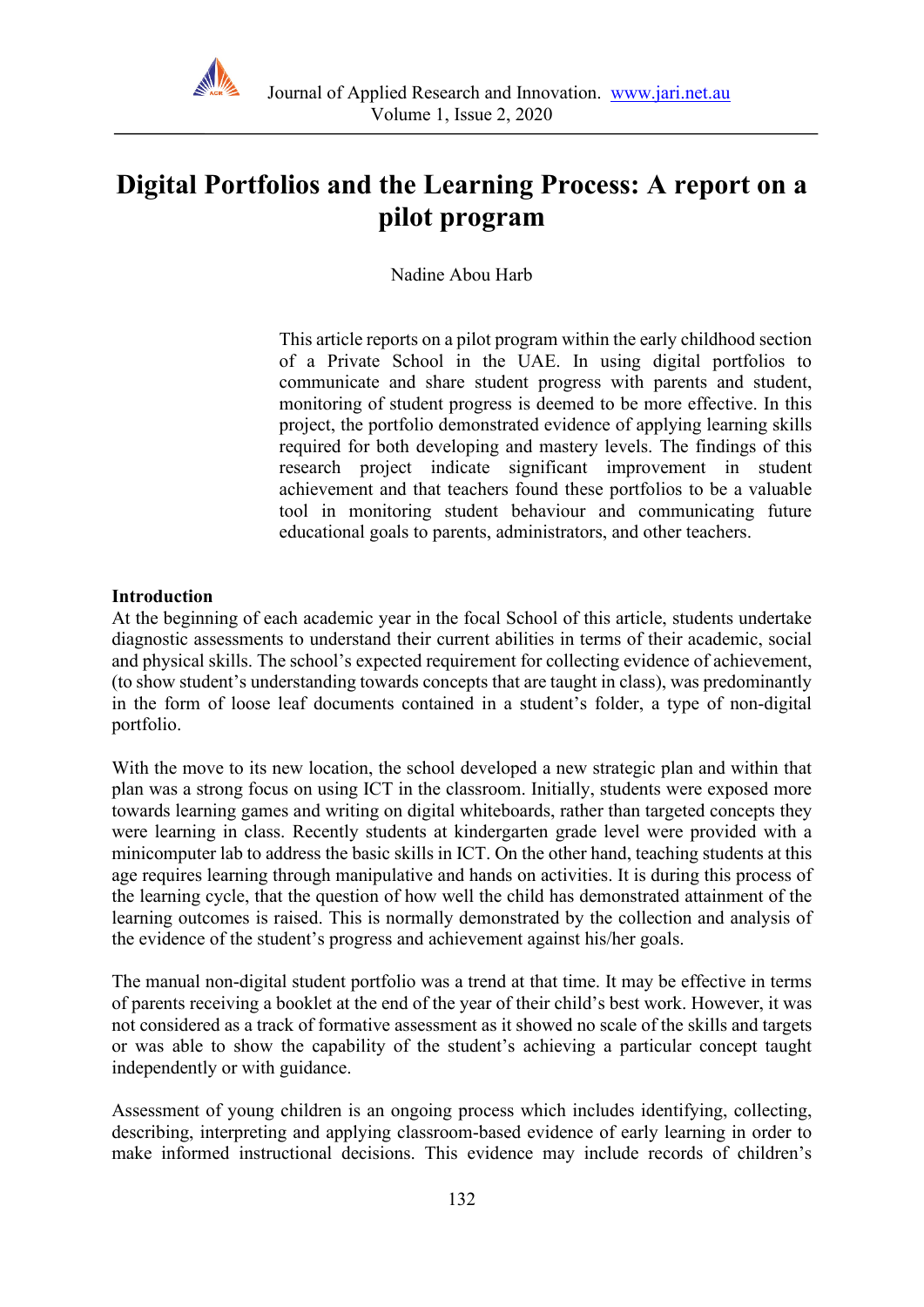

conversations, their drawings and constructions, as well as photographs of and anecdotal notes describing their behaviours.

Documenting student learning, a preliminary stage in the assessment process, focuses on identifying, collecting and describing the evidence of learning in an objective, non-judgmental manner. Teachers of young children should take the time to identify the learning goals, collect records of language and work samples, and then carefully describe and review the evidence with colleagues. Documentation of children's learning should be directly linked to a set of clearly defined learning goals. Furthermore, given that our students' native language is Arabic, the documentation/assessment process should consist of materials that are culturally and linguistically appropriate, especially when using such materials to assess English language learners. In addition, when using assessment data to inform the instruction of all young children, which includes English language learners as well as children with disabilities, teachers must use multiple age-appropriate methods over time, and link them to the common core standards (as the school follows the American curriculum).

The children of today are exposed to a plethora of information and communication technologies, as an essential and natural part of their daily life. This starts from a very early age. As they grow, they are expected to become active not only within their own local communities but also with the global community. Technology creates ever more versatile possibilities for acquisition and creation of information, self-expression, and for communication and interaction with other people locally, nationally and worldwide.

At this Private School, a class of 25 students with the age group of 5-6 years old piloted the use of a digital portfolio program for one term before it was rolled out across other Kindergarten classes. The Seesaw program was chosen because it allowed the students to share their work and encourages individual reflection and peers/parent feedback. Seesaw became a place not only where student work can be stored, but where teachers, peers and parents can provide encouragement, constructive criticism, and suggestions for improvement. Teachers had the opportunity to review any comments before they are posted to ensure that feedback was constructive and appropriate.

## **The Use of Digital Portfolios**

The best way to introduce technology into schools is unclear. Educating children using 'computers as a vehicle to improve learning' or to 'give technology to teachers first' is the choice. There is no evidence to prescribe which of these is the correct answer.

However, it is clear that technology itself is not the answer to all of today's educational problems. The power of technology will be seen in its connection with educational improvement initiatives. Schools must first rethink their missions and structure, starting with the needs of the students and a set of instructional principles *and pedagogies*, before they can understand the way technology may help them.

The piloting of the Seesaw Digital Portfolio program is part of the school's growing agenda on supporting teachers to use  $21<sup>st</sup>$  century pedagogies to drive student learning. Using the findings from this pilot program will help the school make informed decisions. The use of the digital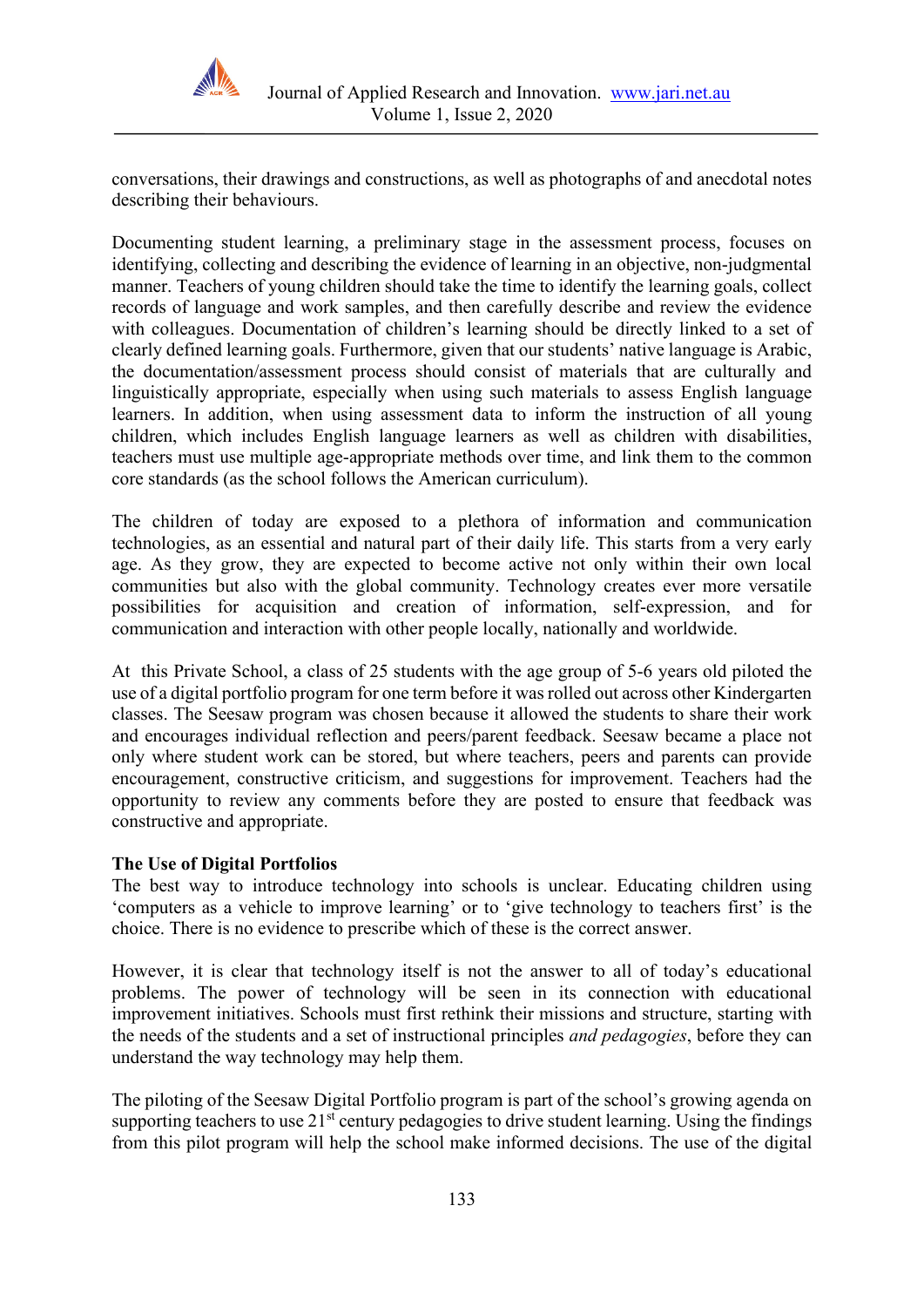

portfolio is a powerful method of monitoring student development in any given area and provides teachers and parents with an invaluable record of achievement.

## **Advantages and Disadvantages of Digital Portfolios**

There are a number of key advantages to learners, educational establishments and educational bodies associated with the introduction of e-portfolios. The Scottish Qualifications Authority (SQA) has identified a number of these (McAlpine, 2004), which are leading the SQA towards the introduction of e-portfolios as a means of enhancing our assessment. Some of these advantages include:

- *Increasing the validity of the assessment* by allowing more forms of evidence to be incorporated. This raises the quality of our assessment practices and ensures that we are indeed giving accurate results and feedback to students. Non-traditional forms of evidence gathering – such as audio or video logs; records of computer interaction, or communication and dialogue – can also be held in a digital portfolio, providing a richer and more valid collection of evidence. Improving the validity of assessment should be a key requirement in any reform.
- *Increasing the accessibility of the assessment* by allowing recording forms (such as video or audio material) to be easily incorporated, so that students who have additional requirements can easily provide evidence in an appropriate medium.
- *Increasing the reliability of verification.* Verifiers can see the same record of achievement as the original assessor, as they can have easy access to the whole portfolio, taking away barriers in transportation and storage. Storage issues are a common problem with existing manual portfolios, and candidates who have difficulty with record keeping.
- *Improving the assessment process*, in that a digital format is both an efficient storage system and a good method of managing data gathering. Furthermore, search and retrieval functionality for large or complex portfolios far exceeds anything that could be developed for a paper-based system. Additionally, the workflow process can be managed online – eliminating the need for maintaining secondary logs of process data.
- *Speeding up the moderation process*. Electronic transfer is far quicker than the transfer of paper-based materials. As the evidence is already collated in one place, the use of eportfolios would afford an opportunity to review the evidence much more quickly than in the current system.

It should be noted that these advantages might not always work cumulatively. The increase in validity associated with the greater variety of media in which evidence can be stored may make for less uniform entities – which may challenge the reliability of the assessment, and also the management process.

It is noted thus far that there are significant advantages for the assessment system in introducing digital portfolios. Beyond assessment, e-portfolios are also considered important tools for developing the learning process. McAlpine, (2005) identified a number of findings related to the introduction of e-portfolios within a school setting that resonates with the school's action research project. These include:

- The digital portfolio process uncovers strengths and weaknesses for growth and development.
- Teachers would be more inclined to use it in their classrooms.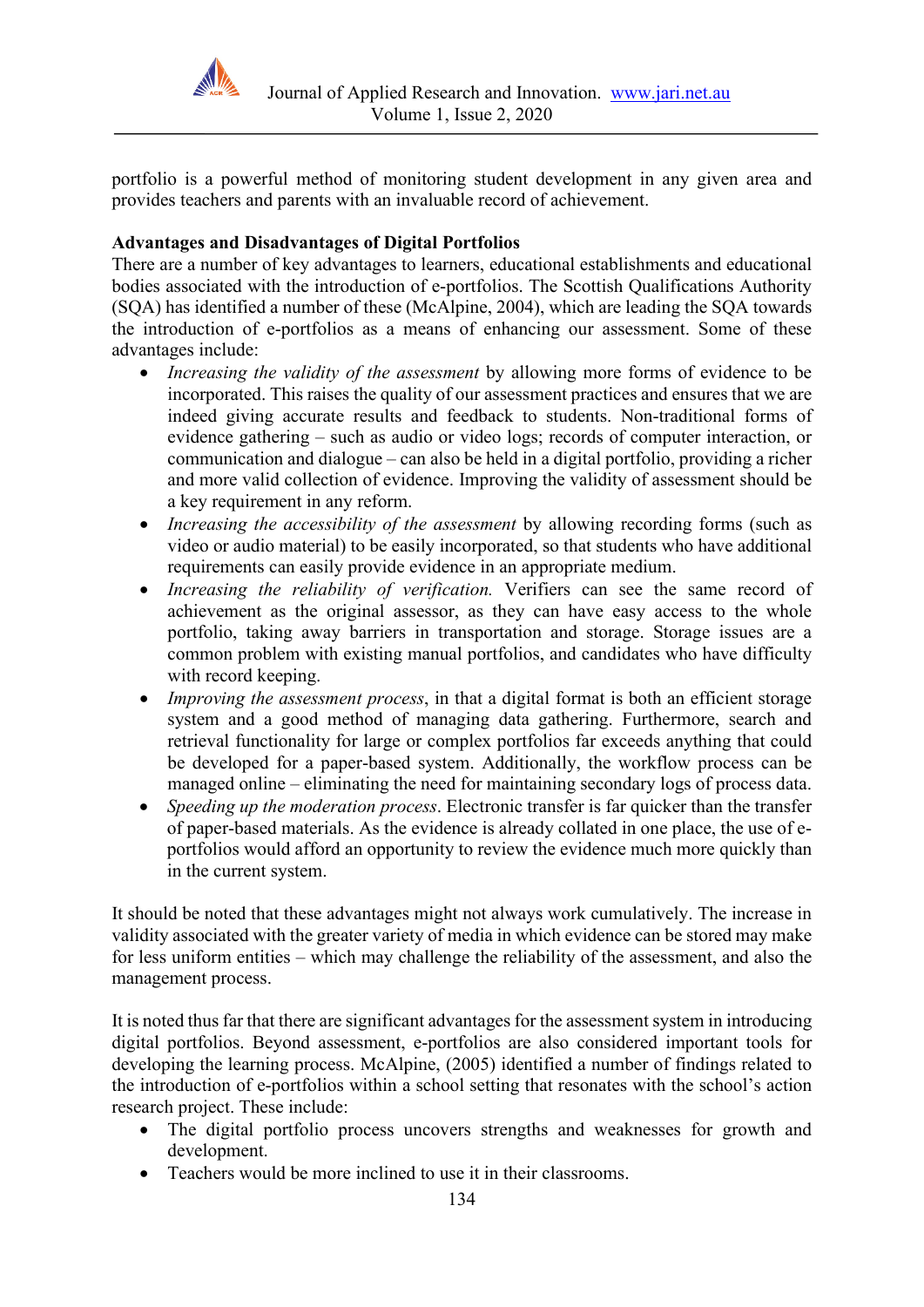

- Digital portfolio process would open a whole new world to teachers.
- Digital portfolio helps a teacher develop technology skills.
- It helps a teacher reflect on learning.
- Teachers can pass knowledge onto students and other teachers.
- It makes technology more interesting, motivating and accessible.
- The digital portfolio process allows for a wide range of learning styles to be showcased, the possibilities are endless!

## **Using Portfolios for data gathering and organizing student learning**

Portfolio assessment and performance-based education are methods by which schools can restructure and use technology in a meaningful way. Portfolios can be described as collections of a student's work over time. It can be organized so that improvement or growth can be observed. Like an album of photographs where a child's physical development can be observed, an academic portfolio displays a student's growth and development in areas such as science, mathematics, or writing. Portfolios can inspire students and teachers to reflect upon the teaching and learning process. (Irvine and Barlow, 1998) The validity and reliability of classroom assessment is increased when students are involved in collecting evidence of learning. The collections are more likely to be more complete and comprehensive than if teachers alone collect evidence of learning (Davies & Le Mahieu, 2000). Students will start to be engaged and interested in collecting the evidence for their digital portfolio, as they feel proud of their achievement and want to exhibit. Additionally, this increases the potential for instructionally relevant understandings of learning. Teachers will employ a wide range of techniques to collect evidence of student learning over time. In addition, when teachers have the evidence of an unachieved concept, this evidence will guide the teacher and the student to the flaws to overcome in order to reach to the level of achievement required. When evidence is collected from three different sources over time, trends and patterns can become apparent; this process has a history of use in the social sciences and is called triangulation*.*

Moreover, digital portfolios are not used as formative assessment tools for teachers and children only. Over the course of several years, they come to mean much more to the children, to the teachers and to the families. In addition, it fulfils an effective role including children and families for whom English is an additional language. Portfolios have become literacy tools of engagement, empowerment, interaction and communication, connecting the child and family between home and kindergarten, and later home, kindergarten and school.

Students' sense of quality in performance and expectations of their own performance are increased as a result of their engagement in the assessment process. When students are involved in their learning and assessment, they have opportunities to share their learning with others whose opinions they care about. An audience gives purpose and creates a sense of responsibility for the learning that increases the authenticity of the task.

## **Research Aims**

This research discusses the effect of the digital portfolio and the possibility of it being a valuable tool in evaluating a student's progress and performance at the Private School. In addition, the research seeks to understand how the digital portfolios, in the hands of teachers, could be used to enhance the teaching-learning process, and to combine current theories of evaluation with emerging technologies.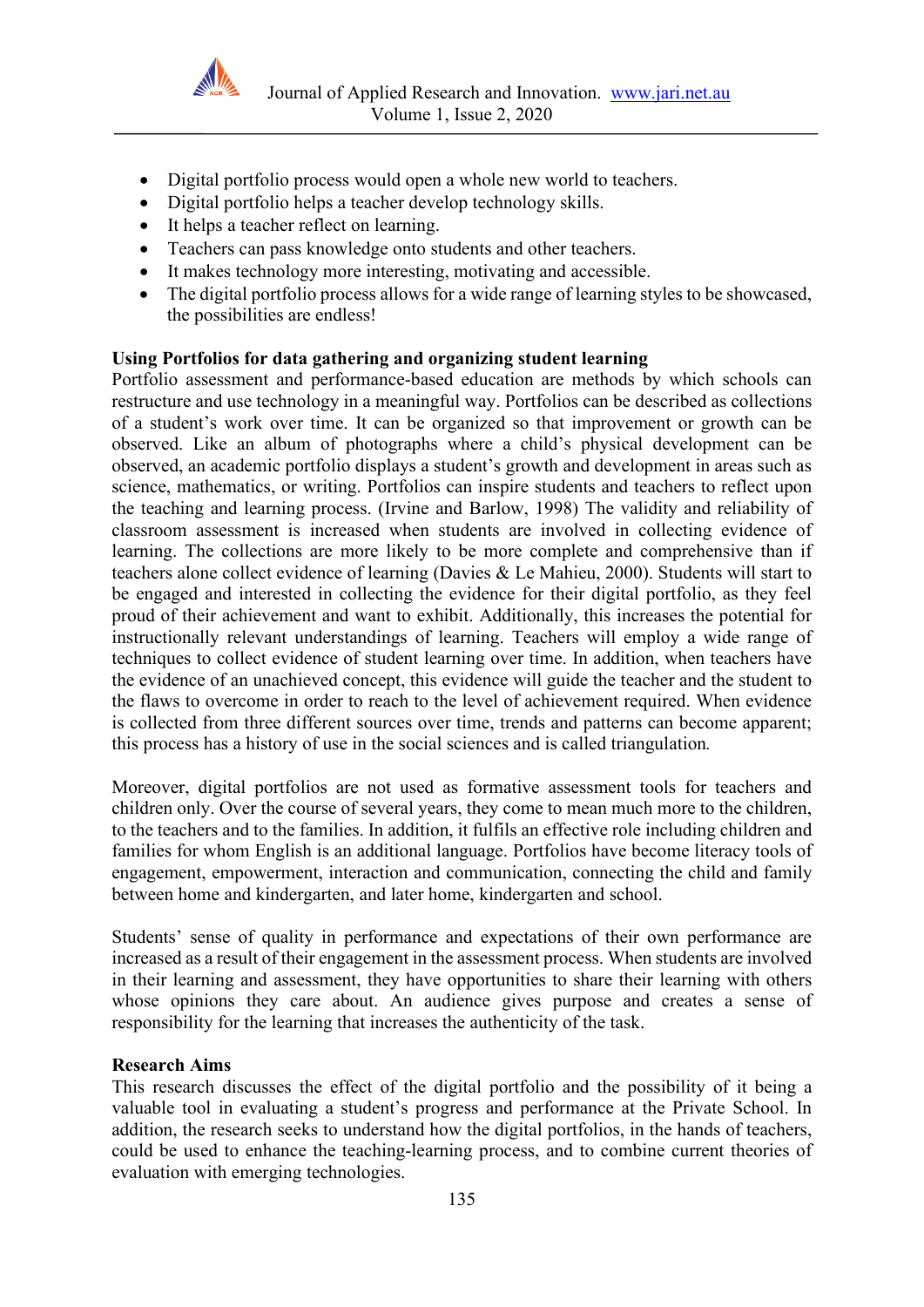

#### **Implementation & Findings of the Seesaw Program**

After receiving the approval from the school principal on piloting the Seesaw program for a class in KG2, the class list was created, and invitations were sent to the parents to join the program. The program gave the chance for the parents to be involved in monitoring their children's progress and application of the concepts. Moreover, it gave the chance for the parent to give their own comment of their children's work and progress. This kind of involvement increased the parent's inquiry about the student's work, plus it gave them the chance to learn the method of teaching and the tools that were used in teaching their children.

Student pictures along with a caption stating the learning intention, and the feedback of the teacher related to different subjects taught in class, were uploaded and addressed directly to the account that was shared with each parent.

There was evidence that the digital portfolio process at the school engaged the student in the process of reflection. Even in previous years, when the school was using the manual portfolios, students showed that they had the ownership of their work and they wanted always to showcase their work. Students were so keen at all times to make sure that the teacher is taking evidences of their work. The drawback in using the manual portfolios, was that parents were not involved with their children's work until the end of the year. Additionally, portfolios should not stand alone and be the only assessment source or classroom tool. They should be combined with all the other components already occurring in the classroom and school-wide setting that help meet each student's individual needs.

After piloting the program, and with an encouraging feedback from all the parents, teachers across the Kindergarten department were happy with the outcomes. Teachers found it very effective in involving parents with their children's day-to-day work. Following are some of the parents' feedback:

*Parent 1: "Seesaw is a wonderful application that has kept me up to date on my daughter's progress. It is a great means of interactive communication between parent and teacher and has bridged the gap between home and school. By simply being informed about what my daughter is learning in class and how she is going about understanding new concepts, it provides me with a better idea about where to support and where to extend if necessary. Being a part of this pilot program has been a pleasure and one that I know every parent would appreciate. There is no better feeling than being provided a window into our own children's learning journey".*

#### On the other hand, teachers were so excited to start using it in their classrooms. Some of the teachers were able to provide the following feedback:

*Teacher 1: "Seesaw is a wonderful application. I started using it this year. It makes it easy for teacher to deliver differentiated assignments to specific students. Parents can quickly and easily see the work students are producing and view teacher's feedback - as well as leave their own comments, encouraging students to do their best. Teachers can control Parents likes, comments, and editing these comments as*  well to be suitable for the student's performance. The teacher to allow moderation must approve all *comments. Overall, this is a neat, flexible way to manage student work, either for individual teachers or school wide."*

*Teacher 2: "As a teacher, I do strongly support any application or strategy that enable me to share my students' work with their parents as well as keep them engaged in the learning process that takes place every single day inside the classroom. However, few parents are still not interested in such technical communication; I can touch that from the number of responses I got after posting a group work picture shared with quite few number of parents, they prefer to receive a hard copy of their own child's work.*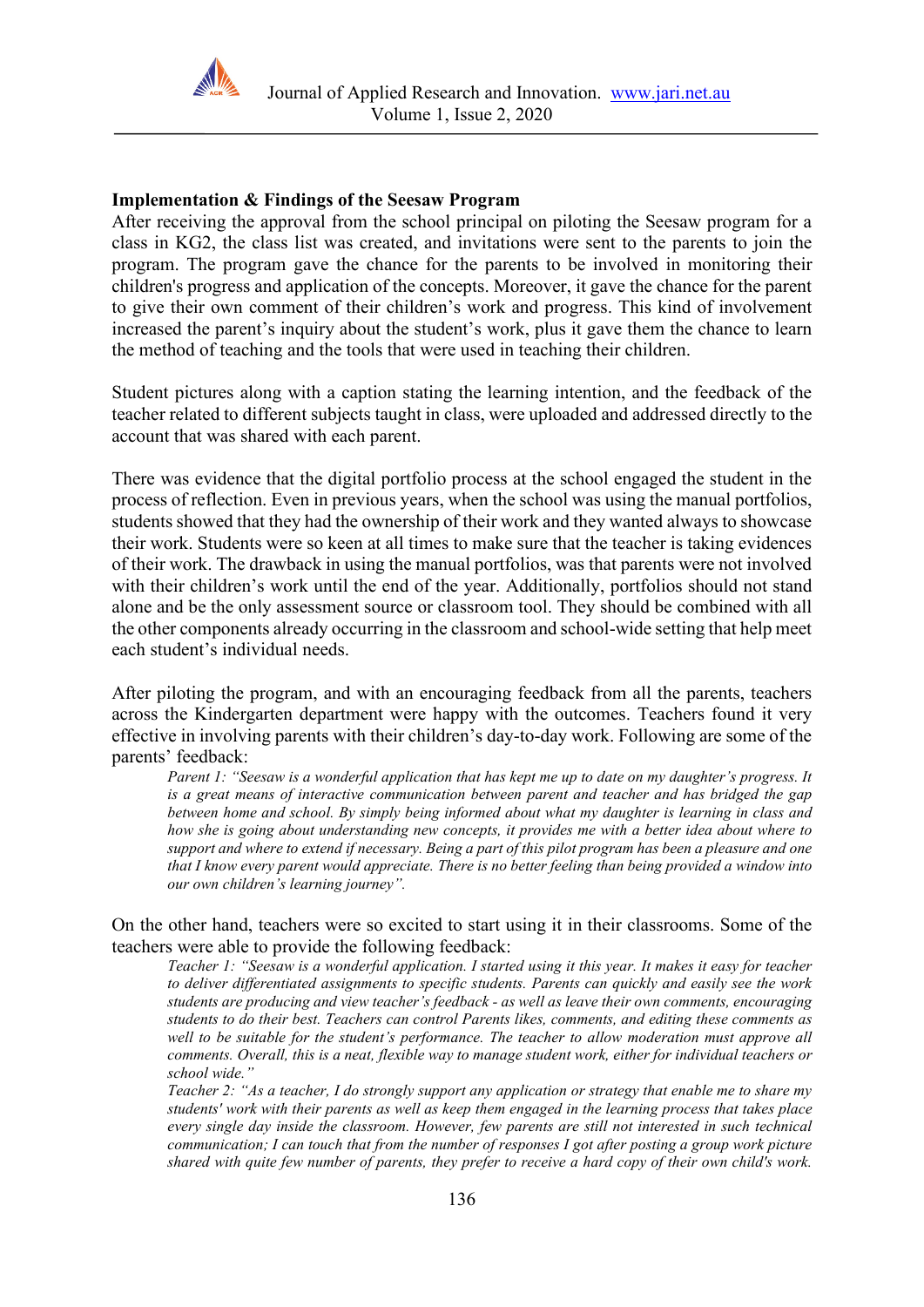

*On the other hand, there are a fair number of parents who really enjoyed this way of keeping in touch with their children's progress; they are so keen to see more pictures and to comment on it. This type of parents might lead me to a pressure point if two days passed without publishing any item on Seesaw whereas the teacher's time is very tight considering meetings, duties, PDs, planning etc."*

*Teacher 3: "Seesaw is an excellent tool to enhance learning and boost communication between teachers, students and parents. It keeps parents well updated about their students learning process. I have started using Seesaw one year ago on a trial basis with few numbers of parents only. But I found it great! Seesaw offers opportunity to the teacher to control all his/her students' comments and contributions by activating the option of "Teacher's Approval" which encourages students to submit fruitful information.*

Seesaw allows students to be creative, reflective learners. Students enjoyed reviewing their journals and talking with others about the work they had accomplished. Furthermore, Seesaw enabled the teacher to store the students' work to be used later in data analysis and lesson planning. Furthermore, Seesaw made the teacher's communication with parents easier and more effective as parents were immediately notified when their child's work was uploaded to Seesaw. I feel Seesaw is a useful tool to increase student ownership of their learning.

The child friendly use of this program encouraged the student to help the teacher collect different evidence to celebrate their achievement. Students took the ownership of their own work. They would make sure to apply the concepts taught and required in class, self-assess their understanding and application, and then make sure that their achievement was recorded.

Seesaw was applied after almost a month from the start of the academic year. As the students began to understand the sharing nature of the program, they wanted to do their best work to put on Seesaw. Students became very aware of each and every skill they needed to work on and were aware of the goals they needed to achieve in order to improve their skills.

For the teacher, the program helped in keeping track of the many formative assessment tasks for each learning attention the students were assessed upon. This gave the teacher a wider picture about each student's level and the evidence of the student's application of different concepts.

Future applications can be seen for use in higher grade levels. As students develop more independent learning skills, they will be able to access their own account; upload their writings and work samples and even their homework. Given the various standards of learning for each subject, the student will be able to compare the quality of work submitted against those standards.

## **Conclusion**

It is clear that the use of digital portfolios is an important vehicle for communicating with parents in real time. The Private School trial demonstrates students' engagement rises and, in time, allows for a shift in pedagogy; from teacher centred to students taking control of their own learning.

This action research project also reveals future prospects for the Private School in using digital portfolios. Working with specialist teachers in a cross subject learning approach will connect teachers together as they focus on each individual student. Classroom teachers could work with physical education teachers to document a student's physical and emotional development. Art and music teachers can work together with reading teachers to present information on a